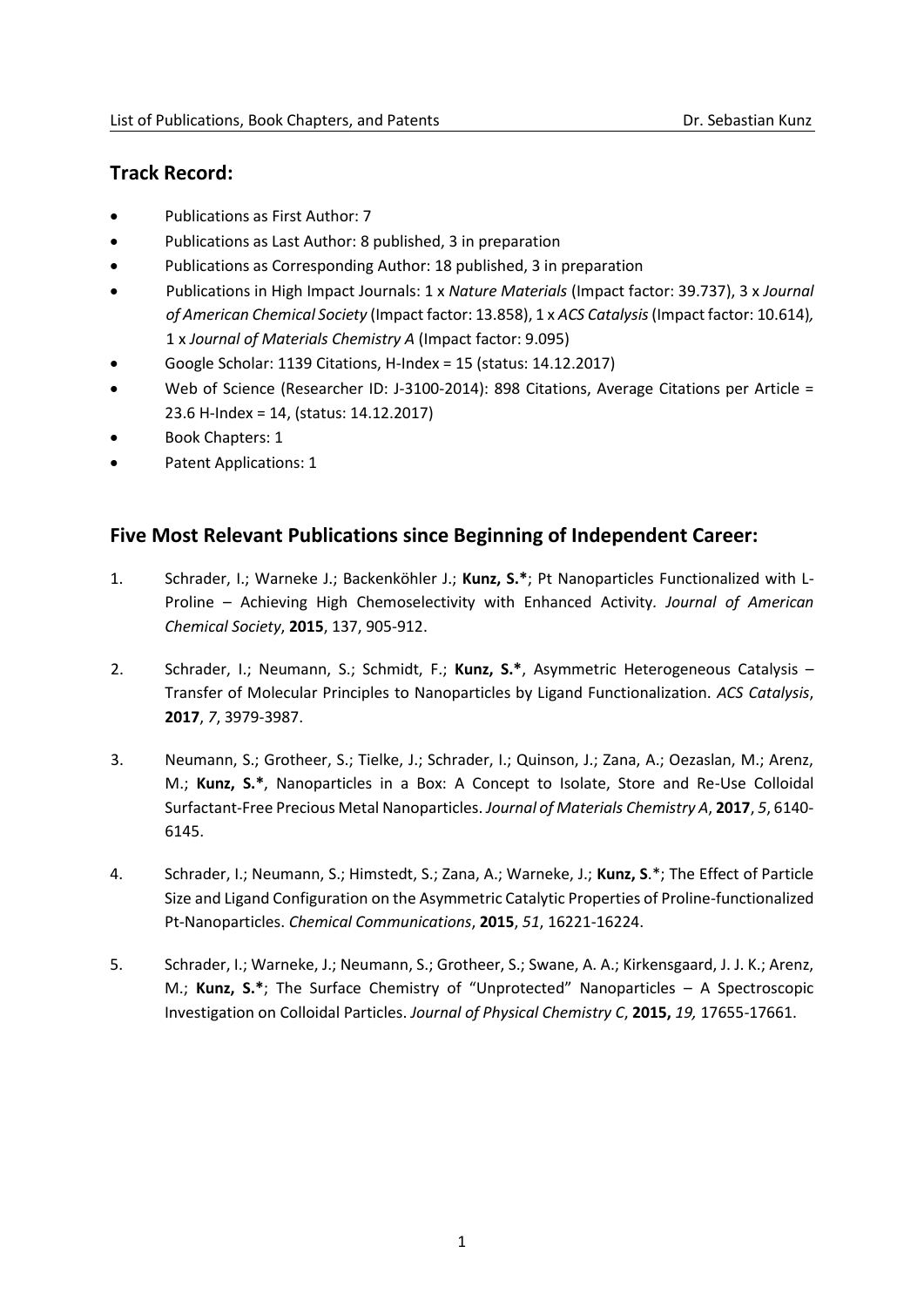#### **Complete List of Publications**

- 43. Schrader, I.; Backenköhler, J.; Feige, F.; **Kunz, S\***, Influence of Functionalization Conditions on the Ligand Sphere of Nanoparticles, **2018**, *in preparation*.
- 42. Quinson, J; Neumann, S.; Wannmacher, T.; Kacenauskaite, L.; Kirkensgaard, J. J. K., Simonsen, S. B.; Kuhn, L. T.; Inaba, M.; Zana, A.; Oezaslan, M.; Arenz, M.; **Kunz, S\***, Enhancing the Performance of Supported Heterogeneous and Electrocatalysts by Using a Saleable Synthesis for "Surfactant-Free" Nanoparticles, **2018**, *in preparation*
- 41. Sulce, A.; Schrader, I.; Delle Piane, M.; Colombi Ciacchi, L.; Kunz, S, Control and Relevance of Ligand-Reactant Interactions on Supported Nanoparticles for Tuning Stereoselectivity in Heterogeneous Catalysis, **2018**, *in preparation*
- 40. Wilson, N. M.; Privadarshini, P.; **Kunz, S.**; Flaherty D. W., Direct Synthesis of H<sub>2</sub>O<sub>2</sub>- on Pd and AuxPd<sup>1</sup> Clusters: Understanding the Effects of Alloying Pd with Au. **2018**, *357*, 163-175.
- 39. Kuehne, B.; Vogel, H.; Meusinger, R.; **Kunz, S.**, Kunz M., Mechanistic study on -C-O- and -C-Chydrogenolysis over Cu catalysts: identification of reaction pathways and key intermediates. **2018**, *Catalysis, Science & Technology*, DOI: 10.1039/C1037CY02426F.
- 38. Schrader, I.; Neumann, S.; Schmidt, F.; **Kunz, S.\***, Asymmetric Heterogeneous Catalysis Transfer of Molecular Principles to Nanoparticles by Ligand Functionalization. *ACS Catalysis*, **2017**, *7*, 3979-3987.
- 37. Neumann, S.; Grotheer, S.; Tielke, J.; Schrader, I.; Quinson, J.; Zana, A.; Oezaslan, M.; Arenz, M.; **Kunz, S.\***, Nanoparticles in a Box: A Concept to Isolate, Store and Re-Use Colloidal Surfactant-Free Precious Metal Nanoparticles. *Journal of Materials Chemistry A*, **2017**, *5*, 6140- 6145.
- 36. Kacenauskaite, L.; Quinson, J.; Schultz, H.; Kirkensgaard, J. J. K.; **Kunz, S.**; Vosch, T.; Arenz, M., UV-induced Synthesis and Stabilization of "Unprotected" Colloidal Pt Nanoparticles with Controlled Particle Size in Ethylene Glycol. *ChemNanoMat*, **2017**, *3*, 89-93.
- 35. Sulce, A.; Bulke, F.; Schowalter, M.; Rosenauer, A.; Dringen, R.; **Kunz, S.**\*, Reactive Oxygen Species (ROS) Formation Ability and Stability of Small Copper (Cu) Nanoparticles (NPs). *RSC Advances*, **2016**, *6*, 76980-76988.
- 34. **Kunz, S.\***, Supported, Ligand-functionalized Nanoparticles An Attempt to Rationalize the Application and Potential of Ligands in Heterogeneous Catalysis. *Topics in Catalysis,* **2016**, *59*, 1671-1685.
- 33. Ignatov, S. K.; Okhapkin, A. I.; Gadzhiev, O. B.; Razuvaev, A. G.; **Kunz, S.**; Bäumer, M., Adsorption and Diffusion of Hydrogen on the Surface of the Pt<sub>24</sub> Subnanoparticle. A DFT Study. *Journal of Physical Chemistry C*, **2016**, *120*, 18570–18587.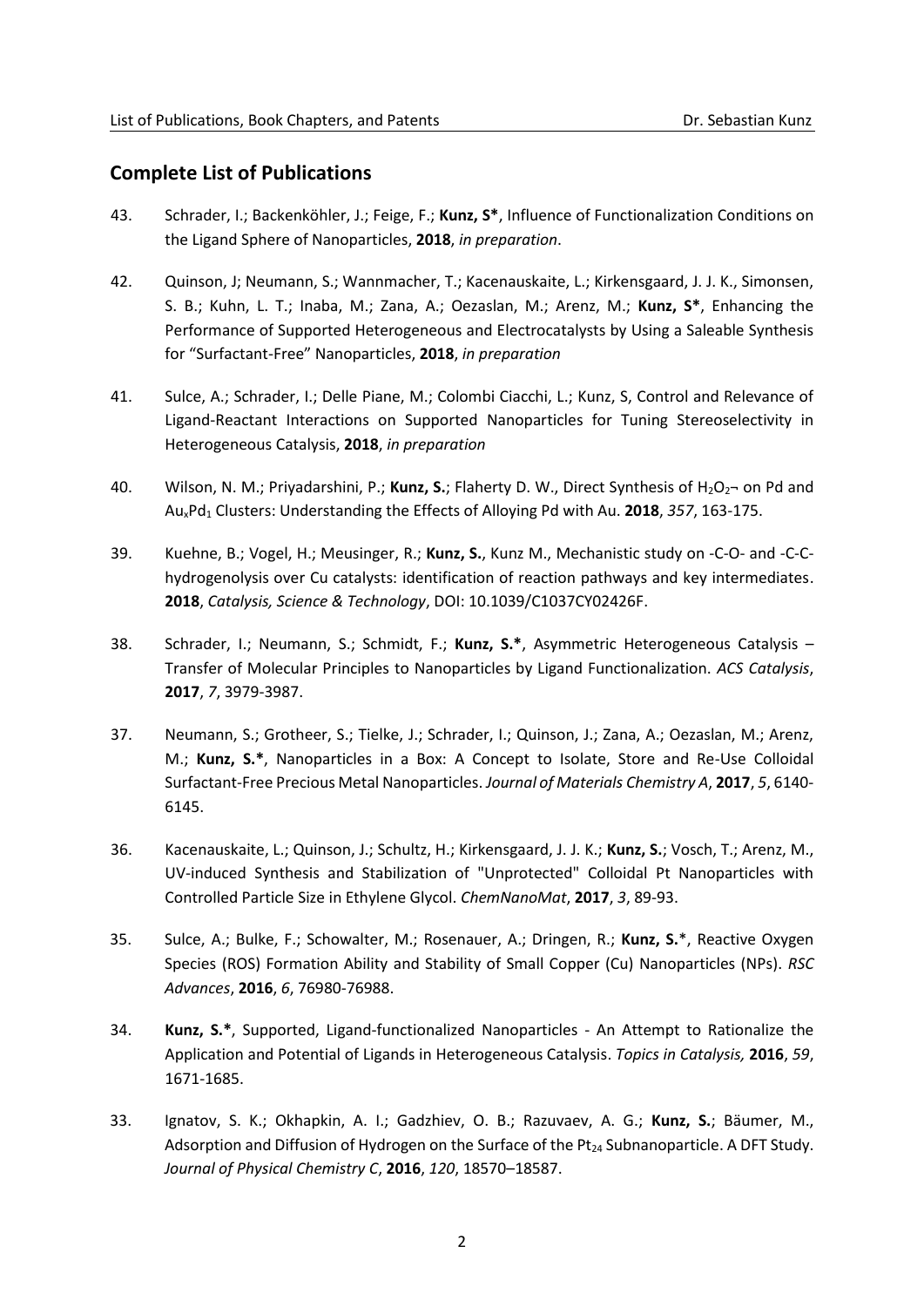- 32. Morsbach, E.; **Kunz, S.**; Baumer, M., Novel Nanoparticle Catalysts for Catalytic Gas Sensing. *Catalysis Science & Technology* **2016**, *6*, 339-348.
- 31. Kacenauskaite L.; Swane A. A.; Kirkensgaard J. J. K.; Fleige M.; **Kunz S.**; Vosch T.; Arenz M.; Synthesis Mechanism and Light Influence on Platinum Nanoparticles Synthesis at Room Temperature. *ChemNanoMat*, **2016**, *2*, 104-107.
- 30 Schrader, I.; Neumann, S.; Himstedt, S.; Zana, A.; Warneke, J.; **Kunz, S**.\*; The Effect of Particle Size and Ligand Configuration on the Asymmetric Catalytic Properties of Proline-functionalized Pt-Nanoparticles. *Chemical Communications*, **2015**, *51*, 16221-16224.
- 29. Schrader, I.; Warneke, J.; Neumann, S.; Grotheer, S.; Swane, A. A.; Kirkensgaard, J. J. K.; Arenz, M.; **Kunz, S.\***; The Surface Chemistry of "Unprotected" Nanoparticles – A Spectroscopic Investigation on Colloidal Particles. *Journal of Physical Chemistry C*, **2015,** *19,* 17655-17661.
- 28. Altmann, L.; Wang, X.; Borchert, H.; Kolny-Olesiak, J.; Zielasek, V.; Parisi, J.; **Kunz, S. \***; Baumer, M.; Influence of Sn Content on the Hydrogenation of Crotonaldehyde Catalysed by Colloidally Prepared PtSn Nanoparticles. *Physical Chemistry Chemical Physics*, **2015**, *17*, 28186-28192.
- 27. Schrader, I.; Warneke J.; Backenköhler J.; **Kunz, S.\***; Pt Nanoparticles Functionalized with L-Proline – Achieving High Chemoselectivity with Enhanced Activity*. Journal of American Chemical Society,* **2015**, *137*, 905-912.
- 26. Morsbach, E.; Nesselberger, M.; Warneke, J.; Harz, P., Arenz, M.; Bäumer, M.; **Kunz, S\***; 1- Naphthylamine functionalized Pt nanoparticles: Electrochemical activity and redox chemistry occurring on one surface. *New Journal of Chemistry*, **2015**, *39*, 2557-2564.
- 25. Brauns, E.; Morsbach, E.; **Kunz, S.**; Bäumer, M.; Lang, W., Temperature Modulation of a Catalytic Gas Sensor. *Sensors*, **2014**, *14*, 20372-20381.
- 24. Morsbach, E.; Brauns, E.; Lang, W.; **Kunz, S.\***; Bäumer, M; Ligand-stabilized Pt Nanoparticles (NPs) as Novel Materials for Catalytic Gas Sensing: Influence of the Ligand on Important Catalytic Properties. *Physical Chemistry Chemical Physics,* **2014**, *16*, 21243-21251.
- 23. **Kunz, S.\***; Maturi, M. M.; Schrader I.; Backenköhler J.; Tschurl, M.; Heiz, U.; Same Ligand Different Binding Mode: A Way to Control the Binding of N-acetyl-cysteine (NAC) to Pt Clusters. *Journal of Colloid and Interface Science*, **2014**, *426*, 264-269.
- 22. Morsbach, E.; Spéder, J.; Arenz, M.; Brauns, E.; Lang, W.; **Kunz, S.\***; Bäumer, M.; Stabilizing Catalytically Active Nanoparticles by Ligand-linking: Towards Three-Dimensional Networks with High Catalytic Surface Area. *Langmuir*, **2014**, *30*, 5564-5573.
- 21. Altmann, L.; **Kunz, S.\***; Bäumer, M.; Influence of Organic Amino- and Thiol-Ligands on the Geometric and Electronic Surface Properties of Colloidally Prepared Platinum Nanoparticles. *Journal of Physical Chemistry C*, **2014**, *118*, 8925-8932.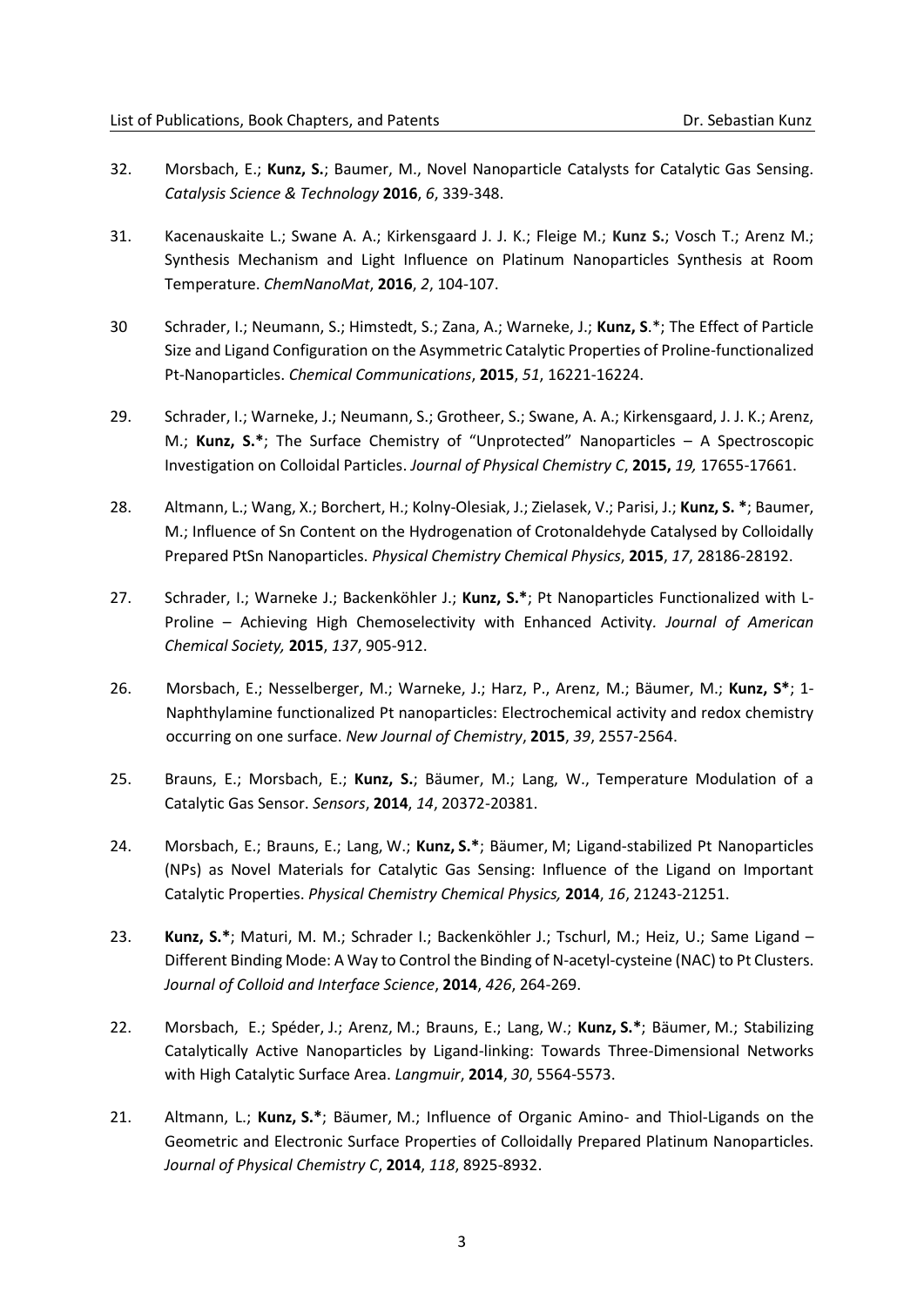- 20. **Kunz, S.**; Iglesia, E.; Mechanistic Evidence for Sequential Displacement-Reduction Routes in the Synthesis of Palladium-Gold Nanoparticles with Uniform Size and Clean Surfaces. *Journal of Physical Chemistry C,* **2014**, *118*, 7468-7479*.*
- 19. Brauns, E.; Morsbach, E.; **Kunz, S.\***; Bäumer, M.; Lang, W.; A Fast and Sensitive Catalytic Gas Sensors for Hydrogen Detection based on Stabilized Nanoparticles as Catalytic Layer. *Sensors & Actuators B – Chemical*, **2014**, *193*, 895-903.
- 18. **Kunz, S.\***; Schreiber, P.; Ludwig, M.; Maturi, M. M.; Ackermann, O.; Tschurl, M.; Heiz, U.; Rational Design, Characterization and Catalytic Application of Metal Clusters Functionalized with Hydrophilic, Chiral Ligands: A Proof of Principle Study. *Physical Chemistry Chemical Physics,* **2013**, *15*, 19253-19261.
- 17. Nesselberger, M.; **Kunz, S.**; Schweinberger, F. F.; Schlogl, K.; Mayrhofer, K. J. J.; Heiz, U.; Arenz, M.; Size-Selected Platinum Clusters as Electrocatalysts for the Oxygen Reduction Reaction. *ECS Transactions,* **2013**, *50*, 1333.
- 16. Nesselberger, M.; Roefzaad, M.; Hamou, F.R.; Biedermann, U.P.; Schweinberger, F.F.; **Kunz, S.**; Schloegl, K.; Wiberg, G.K.H.; Ashton, S.; Heiz, U.; Mayrhofer, K.J.J.; Arenz, M.; Enhancement of the Oxygen Reduction Rate due to Reduced Interparticle Distance of Size-Selected Platinum Clusters. *Nature Materials*, **2013**, *12*, 919-924
- 15. Yoon, B.; Landman, U.; Habibpour, V.; Harding, C.; **Kunz, S.**; Heiz, U.; Moseler, M.; Walter, M.; Oxidation of CO on Magnesia Supported Pd<sub>30</sub> Nano-clusters: Size-Selected Experiments and First-Principled Theory. *Journal of Physical Chemistry C*, **2012**, *116*, 9594-9607.
- 14. Moseler, M.; Walter, M.; Yoon, B.; Landman, U.; Habibpour, V.; Harding, C.; **Kunz, S.**; Heiz, U.; Catalyzed Oxidation of CO at Pd<sub>13</sub> Nano-Clusters Supported on Magnesia. *Journal of American Chemical Society*, **2012**, *134*, 7690-7699.
- 13. Spirkl, F.; **Kunz, S.**; Schweinberger, F.F.; Farnbacher, A.; Schröter, R.; Heiz, U.; Improving MIES and UPS Signals by Means of a Modified Time-of-Flight Separation. *Review of Scientific Instrument,* **2012***, 82*, 13114-13121.
- 12. **Kunz, S.\***; Schweinberger, F.F., Kwon, G.; Kiermaier, J.; Le Moal, S.; Henry, C.; Heiz, U.; Adsorption Studies of Trichloroethylene (TCE) on MgO/Mo(100). *Surface Science*, **2010**, *610*, 2184-2189.
- 11. Hartl, K.; Nesselberger, M.; Mayrhofer, K.J.J.; **Kunz, S.**; Schweinberger, F.F.; Kwon, G.; Hanzlik, M.; Heiz, U.; Arenz, M.; On the Influence of Potential Cycling on Size-Selected Pt Nanoclusters. *Electrochimica Acta*, **2010***, 56*, 810-816.
- 10. **Kunz, S.**; Hartl, K.; Nesselberger, M.; Schweinberger, F.F., Kwon, G.; Hanzlik, M.; Mayrhofer, K.J.J.; Heiz, U.; Arenz, M.; Size-selected Clusters as Heterogeneous Model Catalysts Under Applied Reaction Conditions. *Physical Chemistry Chemical Physics*, **2010***, 12*, 10288-10291.